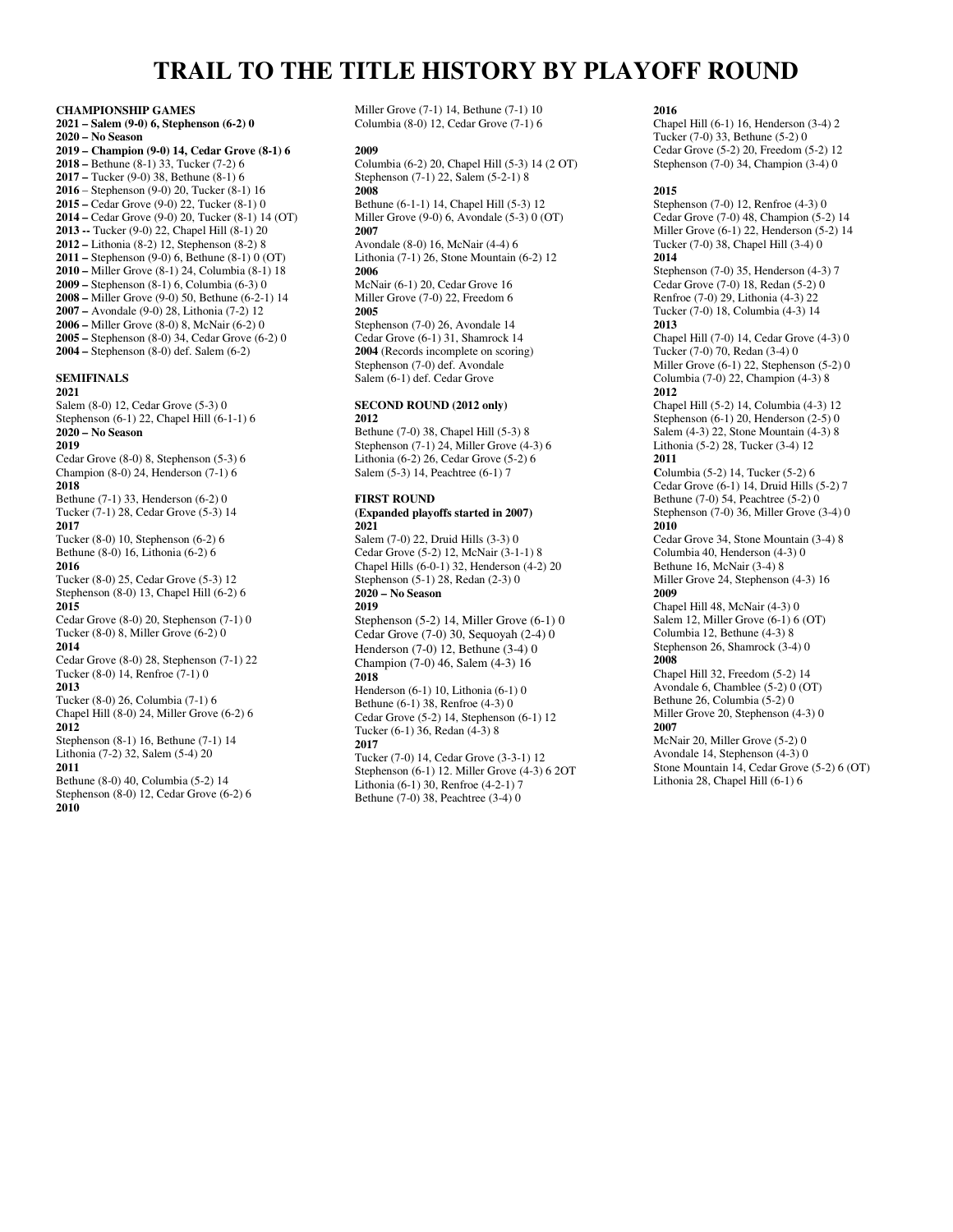# **TRAIL TO THE TITLE BY THE YEAR**

#### **2021 FIRST ROUND**

Salem (7-0) 22, Druid Hills (3-3) 0 Cedar Grove (5-2) 12, McNair (3-1-1) 8 Chapel Hills (6-0-1) 32, Henderson (4-2) 20 Stephenson (5-1) 28, Redan (2-3) 0 **SEMIFINALS**  Salem (8-0) 12, Cedar Grove (5-3) 0 Stephenson (6-1) 22, Chapel Hill (6-1-1) 6

**FINALS Salem (9-0) 6, Stephenson (6-2) 0** 

# **2019**

**FIRST ROUND** 

Stephenson (5-2) 14, Miller Grove (6-1) 0 Cedar Grove (7-0) 30, Sequoyah (2-4) 0 Henderson (7-0) 12, Bethune (3-4) 0 Champion (7-0) 46, Salem (4-3) 16 **SEMIFINALS**  Cedar Grove (8-0) 8, Stephenson (5-3) 6 Champion (8-0) 24, Henderson (7-1) 6 **FINALS** 

**Champion (9-0) 14, Cedar Grove (8-1) 6**

# **2018**

**FIRST ROUND**  Henderson (6-1) 10, Lithonia (6-1) 0 Bethune (6-1) 38, Renfroe (4-3) 0 Cedar Grove (5-2) 14, Stephenson (6-1) 12 Tucker (6-1) 36, Redan (4-3) 8 **SEMIFINALS**  Bethune (7-1) 33, Henderson (6-2) 0 Tucker (7-1) 28, Cedar Grove (5-3) 14 **FINALS Bethune (8-1) 33, Tucker (7-2) 6** 

# **2017**

**FIRST ROUND**  Tucker (7-0) 14, Cedar Grove (3-3-1) 12 Stephenson (6-1) 12. Miller Grove (4-3) 6 2OT Lithonia (6-1) 30, Renfroe (4-2-1) 7 Bethune (7-0) 38, Peachtree (3-4) 0 **SEMIFINALS**  Tucker (8-0) 10, Stephenson (6-2) 6 Bethune (8-0) 16, Lithonia (6-2) 6 **FINALS Tucker (9-0) 38, Bethune (8-1) 6** 

# **2016**

**FIRST ROUND**  Chapel Hill (6-1) 16, Henderson (3-4) 2 Tucker (7-0) 33, Bethune (5-2) 0 Cedar Grove (5-2) 20, Freedom (5-2) 12 Stephenson (7-0) 34, Champion (3-4) 0 **SEMIFINALS**  Tucker (8-0) 25, Cedar Grove (5-3) 12 Stephenson (8-0) 13, Chapel Hill (6-2) 6 **FINALS Stephenson (9-0) 20, Tucker (8-1) 16** 

# **2015**

**FIRST ROUND**  Stephenson (7-0) 12, Renfroe (4-3) 0 Cedar Grove (7-0) 48, Champion (5-2) 14 Miller Grove (6-1) 22, Henderson (5-2) 14 Tucker (7-0) 38, Chapel Hill (3-4) 0 **SEMIFINALS** 

Cedar Grove (8-0) 20, Stephenson (7-1) 0 Tucker (8-0) 8, Miller Grove (6-2) 0 **FINALS** 

Cedar Grove (9-0) 22, Tucker (8-1) 0

# **2014**

**FIRST ROUND**  Stephenson (7-0) 35, Henderson (4-3) 7 Cedar Grove (7-0) 18, Redan (5-2) 0 Renfroe (7-0) 29, Lithonia (4-3) 22 Tucker (7-0) 18, Columbia (4-3) 14 **SEMIFINALS**  Cedar Grove (8-0) 28, Stephenson (7-1) 22 Tucker (8-0) 14, Renfroe (7-1) 0 **CHAMPIONSHIP** 

Cedar Grove (9-0) 20, Tucker (8-1) 14

# **2013**

**FIRST ROUND**  Chapel Hill (7-0) 14, Cedar Grove (4-3) 0

Tucker (7-0) 70, Redan (3-4) 0 Miller Grove (6-1) 22, Stephenson (5-2) 0 Columbia (7-0) 22, Champion (4-3) 8 **SEMIFINALS**  Tucker (8-0) 26, Columbia (7-1) 6 Chapel Hill (8-0) 24, Miller Grove (6-2) 6 **CHAMPIONSHIP**  Tucker (9-0) 22, Chapel Hill (8-1) 20

# **2012**

**FIRST ROUND**  Chapel Hill (5-2) 14, Columbia (4-3) 12 Stephenson (6-1) 20, Henderson (2-5) 0 Salem (4-3) 22, Stone Mountain (4-3) 8 Lithonia (5-2) 28, Tucker (3-4) 12

# **SECOND ROUND (DUE TO THREE-WAY TIE)**

Bethune (7-0) 38, Chapel Hill (5-3) 8 Stephenson (7-1) 24, Miller Grove (4-3) 6 Lithonia (6-2) 26, Cedar Grove (5-2) 6 Salem (5-3) 14, Peachtree (6-1) 7 **SEMIFINALS**  Stephenson (8-1) 16, Bethune (7-1) 14 Lithonia (7-2) 32, Salem (5-4) 20 **CHAMPIONSHIP** 

Lithonia (8-2) 12, Stephenson (8-2) 8

**2011** 

**FIRST ROUND C**olumbia (5-2) 14, Tucker (5-2) 6 Cedar Grove (6-1) 14, Druid Hills (5-2) 7 Bethune (7-0) 54, Peachtree (5-2) 0 Stephenson (7-0) 36, Miller Grove (3-4) 0 **SEMIFINALS**  Bethune (8-0) 40, Columbia (5-2) 14 Stephenson (8-0) 12, Cedar Grove (6-2) 6 **CHAMPIONSHIP**  Stephenson (9-0) 6, Bethune (8-1) 0, OT

# **2010**

**FIRST ROUND**  Cedar Grove (7-0) 34, Stone Mountain (3-4) 8 Columbia (6-0) 40, Henderson (4-3) 0

Bethune (6-0) 16, McNair (3-4) 8 Miller Grove (6-1) 24, Stephenson (4-3) 16

# **SEMIFINALS**

Miller Grove (7-1) 14, Bethune (7-1) 10 Columbia (8-0) 12, Cedar Grove (7-1) 6 **CHAMPIONSHIP**  Miller Grove (8-1) 24, Columbia (8-1) 18

# **2009**

**FIRST ROUND**  Chapel Hill (5-2) 48, McNair (4-3) 0 Salem (5-1-1) 12, Miller Grove (6-1) 6 OT Columbia (5-2) 12, Bethune (4-3) 8 Stephenson (6-1) 26, Shamrock (3-4) 0 **SEMIFINALS**  Columbia (6-2) 20, Chapel Hill (5-3) 14 (2 OT) Stephenson (7-1) 22, Salem (5-2-1) 8 **CHAMPIONSHIP**  Stephenson (8-1) 6, Columbia (6-3) 0

# **2008**

**FIRST ROUND**  Chapel Hill (5-2) 32, Freedom (5-2) 14 Avondale (5-2) 6, Chamblee (5-2) 0 OT Bethune (5-1-1) 26, Columbia (5-2) 0 Miller Grove (7-0) 20, Stephenson (4-3) 0 **SEMIFINALS**  Bethune (6-1-1) 14, Chapel Hill (5-3) 12 Miller Grove (8-0) 6, Avondale (5-3) 0 OT **CHAMPIONSHIP**  Miller Grove (9-0) 50, Bethune (6-2-1) 14

#### **2007**

## **FIRST ROUND (First year of expanded playoffs)**

McNair (4-3) 20, Miller Grove (5-2) 0 Avondale (7-0) 14, Stephenson (4-3) 0 Stone Mountain (6-1) 14, Cedar Grove (5-2) 6 OT Lithonia (6-1) 28, Chapel Hill (6-1) 6 **SEMIFINALS**  Avondale (8-0) 16, McNair (4-4) 6 Lithonia (7-1) 26, Stone Mountain (6-2) 12 **CHAMPIONSHIP** 

Avondale (9-0) 28, Lithonia (7-2) 12

# **2006**

**SEMIFINALS**  McNair (6-1) 20, Cedar Grove 16 Miller Grove (7-0) 22, Freedom 6 **CHAMPIONSHIP**  Miller Grove (8-0) 8, McNair (6-2) 0

### **2005**

**SEMIFINALS**  Stephenson (7-0) 26, Avondale 14 Cedar Grove (6-1) 31, Shamrock 14 **CHAMPIONSHIP**  Stephenson (8-0) 34, Cedar Grove (6-2) 0

**2004** (Records incomplete on scoring) **SEMIFINALS**  Stephenson (7-0) def. Avondale Salem (6-1) def. Cedar Grove **CHAMPIONSHIP**  Stephenson (8-0) def. Salem (6-2)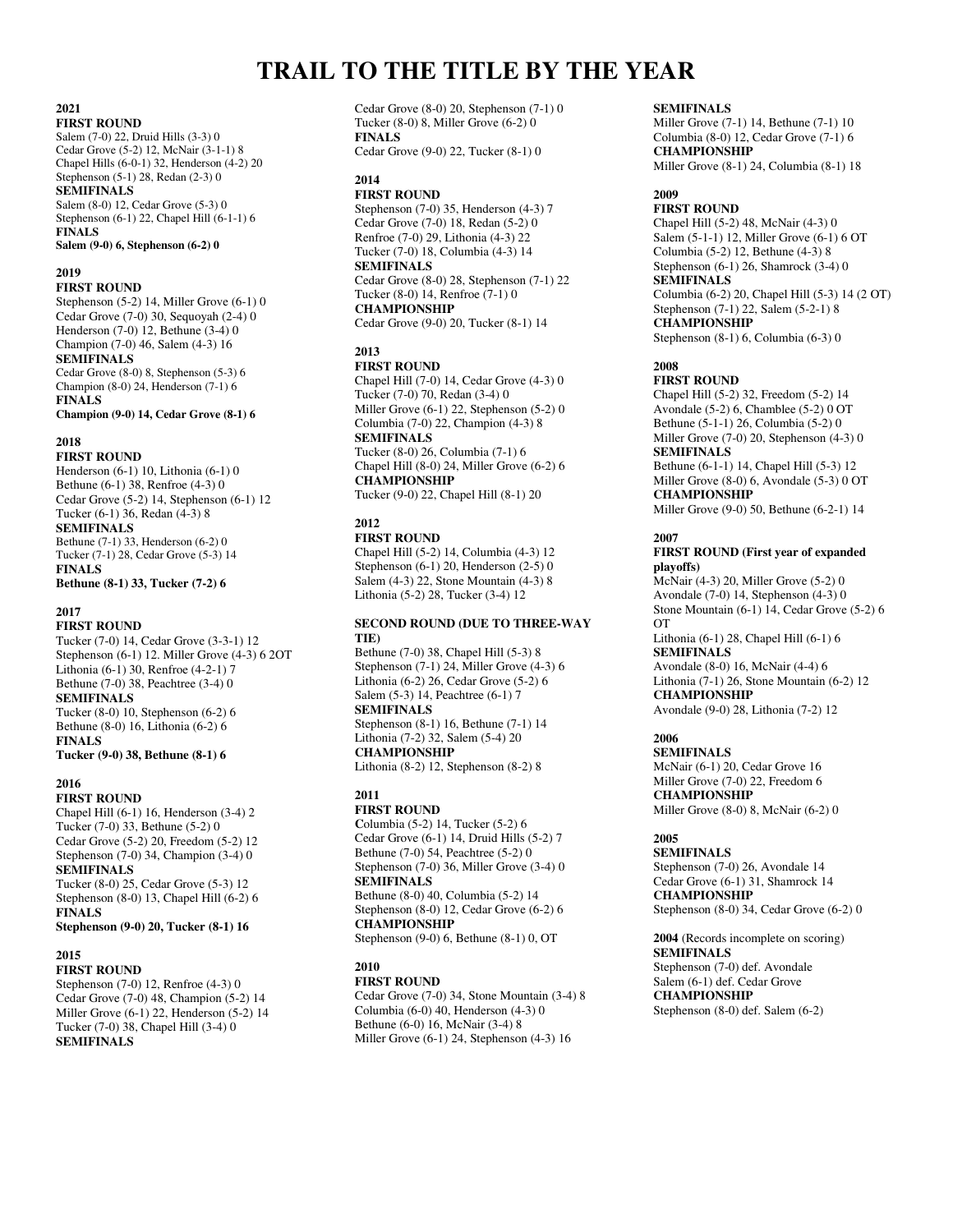# **TRAIL TO THE TITLE PLAYOFF APPEARANCES/RESULTS (2004-2021)**

| <b>Team</b>           | # Playoff App. | <b>Games</b> | Record  | <b>Playoff Appearances</b>      | <b>Championship App/Record</b> |
|-----------------------|----------------|--------------|---------|---------------------------------|--------------------------------|
| Stephenson            | 16             | 32           | 21-11   | 2004-05, 2007-21                | $7/5 - 2$                      |
| Cedar Grove           | 15             | 27           | 14-13   | 2004-07, 2010-21                | $4/2 - 2$                      |
| Miller Grove          | 11             | 18           | $10-8$  | 2006-2013, 2015, 2017, 2019     | $3/3 - 0$                      |
| Bethune               | 9              | 19           | $11-8$  | 2008-2012, 2016-19              | $4/1 - 3$                      |
| Tucker                | 8              | 20           | $14-6$  | 2011-19                         | $6/2 - 4$                      |
| Chapel Hill           | 8              | 14           | $7 - 7$ | 2007-09, 2012-13, 2015-16, 2021 | $1/0-1$                        |
| Henderson             | 8              | 10           | $2 - 8$ | 2010, 2012, 2014-16, 2018-21    | $0/0-0$                        |
| Columbia              |                | 13           | $6 - 7$ | 2008-2014                       | $2/0-2$                        |
| Lithonia              |                | 11           | 7-4     | 2007, 2012, 2014, 2017-18       | $2/1-1$                        |
| Salem                 |                | 10           | $7-3$   | 2004, 2009, 2012, 2019-21       | $2/1-1$                        |
| McNair                |                | 7            | $2 - 5$ | 2006-07, 2009-10, 2021          | $1/0-1$                        |
| Avondale#             |                |              | $4 - 3$ | 2004-05, 2007-08                | $1/1 - 0$                      |
| Champion              |                | 6            | $3 - 3$ | 2013, 2015-16, 2019             | $1/1 - 0$                      |
| Renfroe (Decatur)     | 4              |              | $1-4$   | 2014-15, 2017-18                | $0/0-0$                        |
| Druid Hills/Shamrock  | 4              | 4            | $0 - 4$ | 2005, 2010, 2012, 2021          | $0/0-0$                        |
| Redan                 |                | 4            | $0 - 4$ | 2013-14, 2018, 2021             | $0/0-0$                        |
| <b>Stone Mountain</b> | 3              | 4            | $1 - 3$ | 2007, 2010, 2012                | $0/0-0$                        |
| Freedom               | 3              | 3            | $0 - 3$ | 2011-12, 2016                   | $0/0-0$                        |
| Peachtree             |                |              | $0 - 3$ | 2011-12, 2017                   | $0/0-0$                        |
| Chamblee              |                |              | $0 - 1$ | 2008                            | $0/0-0$                        |
| Sequoyah              |                |              | $0-0$   | 2019                            | $0/0-0$                        |

# **TRAIL TO THE TITLE CHAMPIONSHIPS**

| <b>Team</b>  | # Titles           | <b>Title Years</b>                                              | <b>Team</b>                   | <b>Semis</b> | <b>Years</b>                            |
|--------------|--------------------|-----------------------------------------------------------------|-------------------------------|--------------|-----------------------------------------|
| Stephenson   | 5                  | 2004, 2005, 2009, 2011, 2016                                    | Stephenson                    | 11           | 2004*, 2005*, 2009*, 2011*, 2012, 2014, |
| Miller Grove | 3                  | 2006, 2008, 2010                                                | 2015, 2016, 2017, 2019, 2021  |              |                                         |
| Cedar Grove  | $\overline{c}$     | 2014, 2015                                                      | Cedar Grove                   | 11           | 2004, 2005, 2006, 2010, 2011, 2014*,    |
| Tucker       | $\overline{c}$     | 2013, 2017                                                      | 2015*, 2016, 2018, 2019, 2021 |              |                                         |
| Avondale#    |                    | 2007                                                            | Bethune                       | 6            | 2008, 2010, 2011, 2012, 2017, 2018*     |
| Bethune      |                    | 2018                                                            | Tucker                        | 6            | 2013*, 2014, 2015, 2016, 2017*, 2018    |
| Champion     |                    | 2019                                                            | Miller Grove                  | 5            | 2006*, 2008*, 2010*, 2013, 2015         |
| Lithonia     |                    | 2012                                                            | Chapel Hill                   | 5            | 2008, 2009, 2013, 2016, 2021            |
| Salem        |                    | 2021                                                            | Avondale#                     | 4            | 2004, 2005, 2007*, 2008                 |
|              |                    |                                                                 | Columbia                      | 4            | 2009, 2010, 2011, 2013                  |
| Team         | <b>App./Titles</b> | Years                                                           | Salem                         | 4            | 2004, 2009, 2012, 2021*                 |
| Stephenson   | 7/5                | 2004*, 2005*, 2009*, 2011*, 2012,                               | Lithonia                      | 3            | 2007, 2012*, 2017                       |
| 2016*        |                    |                                                                 | Henderson                     | 2            | 2018, 2019                              |
| Tucker       | 6/2                | 2013*, 2014, 2015, 2016, 2017*, 2018                            | McNair                        | 2            | 2006, 2007                              |
| Bethune      | 4/1                | 2008, 2011, 2017, 2018*                                         | Champion                      |              | 2019                                    |
| Miller Grove | 3/3                | $2006$ <sup>*</sup> , $2008$ <sup>*</sup> , $2010$ <sup>*</sup> | Druid Hills/Shamrock 1        |              | 2005                                    |
| Cedar Grove  | 4/2                | 2005, 2014*, 2015*, 2019                                        | Renfroe                       |              | 2014                                    |
| Lithonia     | 2/1                | 2007, 2012*                                                     | Stone Mountain                |              | 2007                                    |
| Columbia     | 2/0                | 2009, 2010                                                      |                               |              |                                         |
| Avondale#    | 1/1                | 2007*                                                           | No season in 2020.            |              |                                         |
| Champion     | 1/1                | 2019*                                                           |                               |              |                                         |
| Chapel Hill  | 1/0                | 2013                                                            |                               |              |                                         |
| McNair       | 1/0                | 2006                                                            |                               |              |                                         |
| Salem        | 2/1                | 2004, 2021*                                                     |                               |              |                                         |